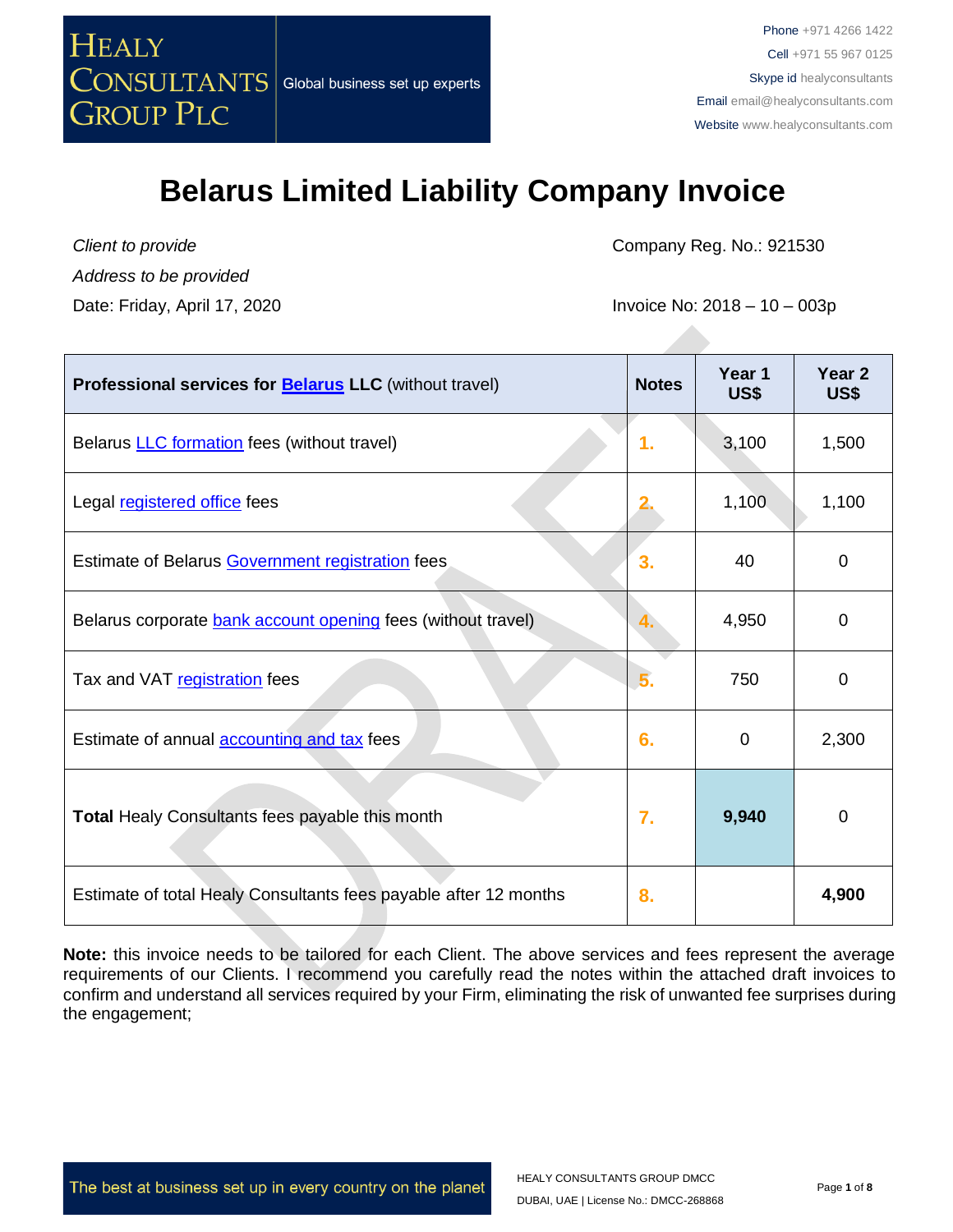

#### *Notes to invoice above*

**1.** Healy Consultants' fees to legally register our Clients' Belarus LLC within 1 month [\(click link\).](http://www.healyconsultants.com/belarus-company-registration/fees-timelines/#timelines) by **i)** choosing the optimum regulatory license for our Client's business activities; **ii)** reserving a company name with [State](http://www.egrul.ru/)  [register of Belarus;](http://www.egrul.ru/) **iii)** settling our accountant and lawyer fees and **iv)** preparing a high quality company incorporation application for [Ministry of Trade of Belarus;](http://www.mintorg.gov.by/index.php?option=com_content&task=view&id=72&Itemid=78&lang=en)

All [engagement fees](http://www.healyconsultants.com/company-registration-fees/) (click link) are agreed and paid up front and agree to the fees published on our country web pages. Consequently, there are no hidden fees or surprises or ambushes throughout the engagement. All engagement deadlines are agreed up front in the form of [a detailed project plan,](http://www.healyconsultants.com/index-important-links/example-project-plan/) mapping out deliverables by week throughout the engagement term;



Every second day during the engagement, we email our Client a [detailed email engagement status update.](http://www.healyconsultants.com/index-important-links/weekly-engagement-status-email/) Our Client is immediately informed of engagement problems together with solutions. Your dedicated engagement manager is reachable by phone, skype, live chat and email and will communicate in your preferred language;

- **2.** In accordance with the [Law on Limited Liability Companies 1992,](http://pravo.levonevsky.org/bazaby/zakon/text24/index.htm) each Belarus Company shall as from the date of its incorporation have a legal registered office in Belarus, to which all official Government communications and notices may be addressed. To comply with this statutory requirement, Healy Consultants Belarus business office will be the registered office address for your Belarus Company. Thereafter, this address will be used to receive government correspondence including **i)** tax letters; **ii)** notice of the legal annual return; and **iii)** all government communications. Most of our Clients wish to place [Healy](http://www.healyconsultants.com/corporate-outsourcing-services/company-secretary-and-legal-registered-office/)  Consultants' [office address](http://www.healyconsultants.com/corporate-outsourcing-services/company-secretary-and-legal-registered-office/) on invoices, contracts, websites and business cards;
- **3.** This fee is an estimate of Government costs to complete your Firm's engagement. All Government fee payments will be supported by original receipts and invoices. Examples of Government costs include **i)** reserving the company name with the [Belarus Registry;](http://egr.gov.by/egr/) **ii)** preparation of company deeds and articles of association, **iii)** application for the Social Security Fund, [RUP Belgosstrakh](http://bgs.by/en/) and Tax Inspection; **iv)** notarization all company documents; **v)** making the company seal. Following engagement completion, Healy Consultants will refund our Client any excess of funds received over actual Government costs paid;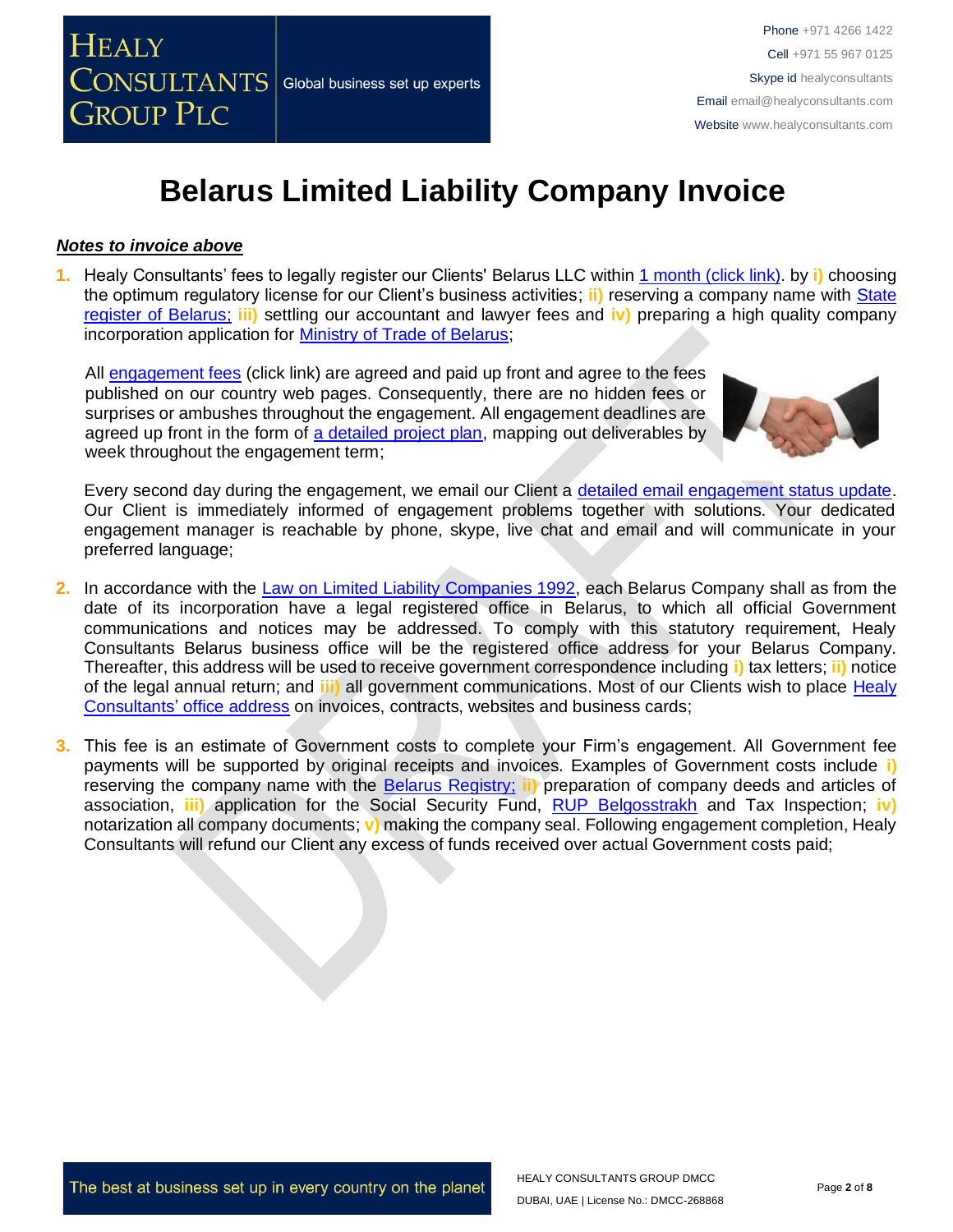

**4.** Healy Consultants will be pleased to open a Belarusian corporate bank account without travel. It is a time consuming task, Healy Consultants will shelter our Client from the administrative challenges. As you can appreciate, it is a difficult task to obtain bank account approval through a newly formed company, when shareholders and directors and bank signatories reside overseas. Healy Consultants will prepare a business plan for the bank to optimize the probability of corporate bank account approval. Depending on our Client business and nationality, there is a 20% probability the banks will request a bank signatory to travel for a one hour bank interview. Healy Consultants will try its best to negotiate with the bank for a travel exemption. If our Client must travel to Belarus for corporate bank account opening, Healy Consultants will refund our Client US\$950;

If our Client is not comfortable with only an Belarus corporate bank account, Healy Consultants will be pleased to open [an international corporate bank account](http://www.healyconsultants.com/international-banking/) (click link) outside of Belarus. Examples include New York, Germany, Liechtenstein, Austria, Bulgaria, South Africa, Australia, London, South America or Dubai. All banks will be top tier banks in these countries with excellent internet banking services. Example of our global banking partners include HSBC, Standard Chartered Bank, Citibank, BNP Paribas, Emirates NBD, Bank of China, ANZ bank, Standard Bank, UBS, Credit Suisse;

The banks enjoy ultimate power of approval of corporate bank account applications. Consequently, guaranteed success is outside of Healy Consultants' control. What is inside our control is the preparation and submission of a high quality bank application that maximizes the likelihood of approval. To date, we enjoy a 100% approval record because of [our global banking relationships](http://www.healyconsultants.com/international-banking/corporate-accounts/) and determination;

Global banks continue to tighten corporate bank account opening procedures, their internal compliance departments completing more thorough due diligence of Clients. Consequently, our Clients should expect the bank account approval period to take up to 4 weeks. Furthermore, global banks now require evidence of proof of business in the country where the corporate bank account will be, including sales contracts or lease agreement;



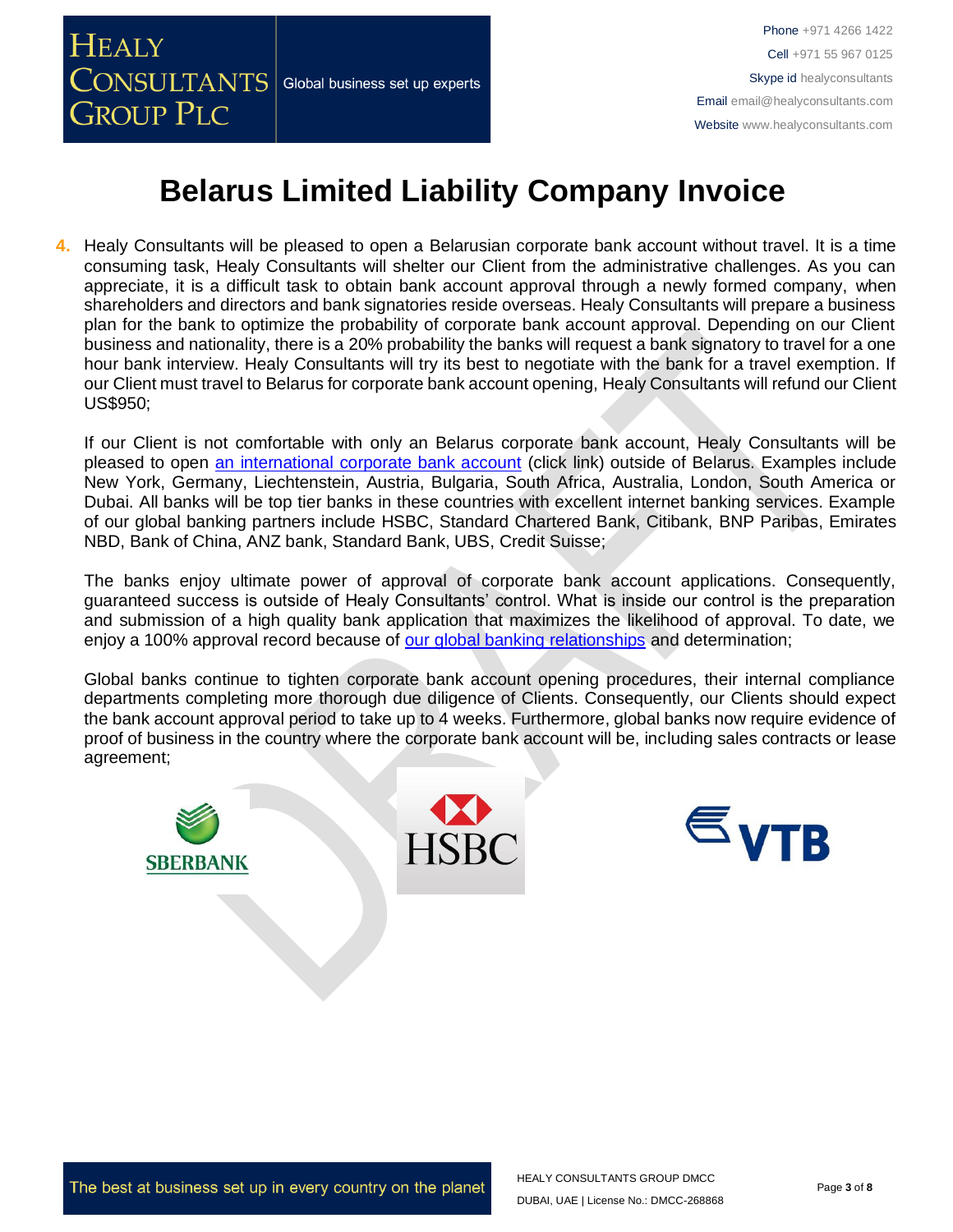

- **5.** In accordance with Belarus law, each entity must register for corporate tax and [VAT](http://www.belarus.by/en/invest/investment-climate/taxation) at the [Belarus Ministry](http://www.nalog.gov.by/ru/222/)  of Tax
- **6.** For an active trading company, these [accounting and tax](http://www.healyconsultants.com/belarus-company-registration/accounting-legal/) fees are an estimate of Healy Consultants fees to efficiently and effectively discharge your annual company accounting and tax obligations. Following receipt of a set of draft accounting numbers from your company, Healy Consultants will more accurately advise accounting and tax fees. For a dormant company, Healy Consultants fees are only US\$950;



- **7.** All fees quoted in this invoice correspond to fees quoted [on Healy Consultants' website.](http://www.healyconsultants.com/company-registration-fees/) Please review this invoice carefully to identify errors. During the rush of the business day, it is possible that Healy Consultants inadvertently made fee calculation errors, typing errors or omitted services or omitted historic fee payments from Clients. In the unfortunate event you identify invoice errors, please revert to me directly re the same. I apologize in advance if I or my staff made invoice errors;
- **8.** Assuming our Clients re-engage Healy Consultants in year 2, this fee is an estimate of the fees payable next year, 12 months after the date of company registration;
- **9.** The fees quoted in this invoice are a prediction of the fees required to efficiently and effectively complete this engagement in a timely manner. If during the engagement Healy Consultants realizes that the project is more complex than anticipated, requiring a large additional investment of time, my Firm will revert to request additional fees. If Healy Consultants completes the engagement faster and more easily than expected, Healy Consultants is happy to refund some fees to our Client;
- **10.** In accordance with the [Law on Limited Liability Companies 1992,](http://pravo.levonevsky.org/bazaby/zakon/text24/index.htm) there is no minimum issued share capital required for a Belarus LLC;
- **11.** If our Client requires non-resident nominee shareholder and director services [\(click link\),](http://www.healyconsultants.com/corporate-outsourcing-services/nominee-shareholders-directors/) Healy Consultants will be pleased to assist. Our fee for professional, passive nominee non-resident corporate shareholder amounts to US\$2,100 per annum. Our fee to be both non-resident nominee director and shareholder amounts to US\$6,600 per annum. Being the sole shareholders and sole director of a Client's company exposes Healy Consultants to reputation, litigation and financial risk;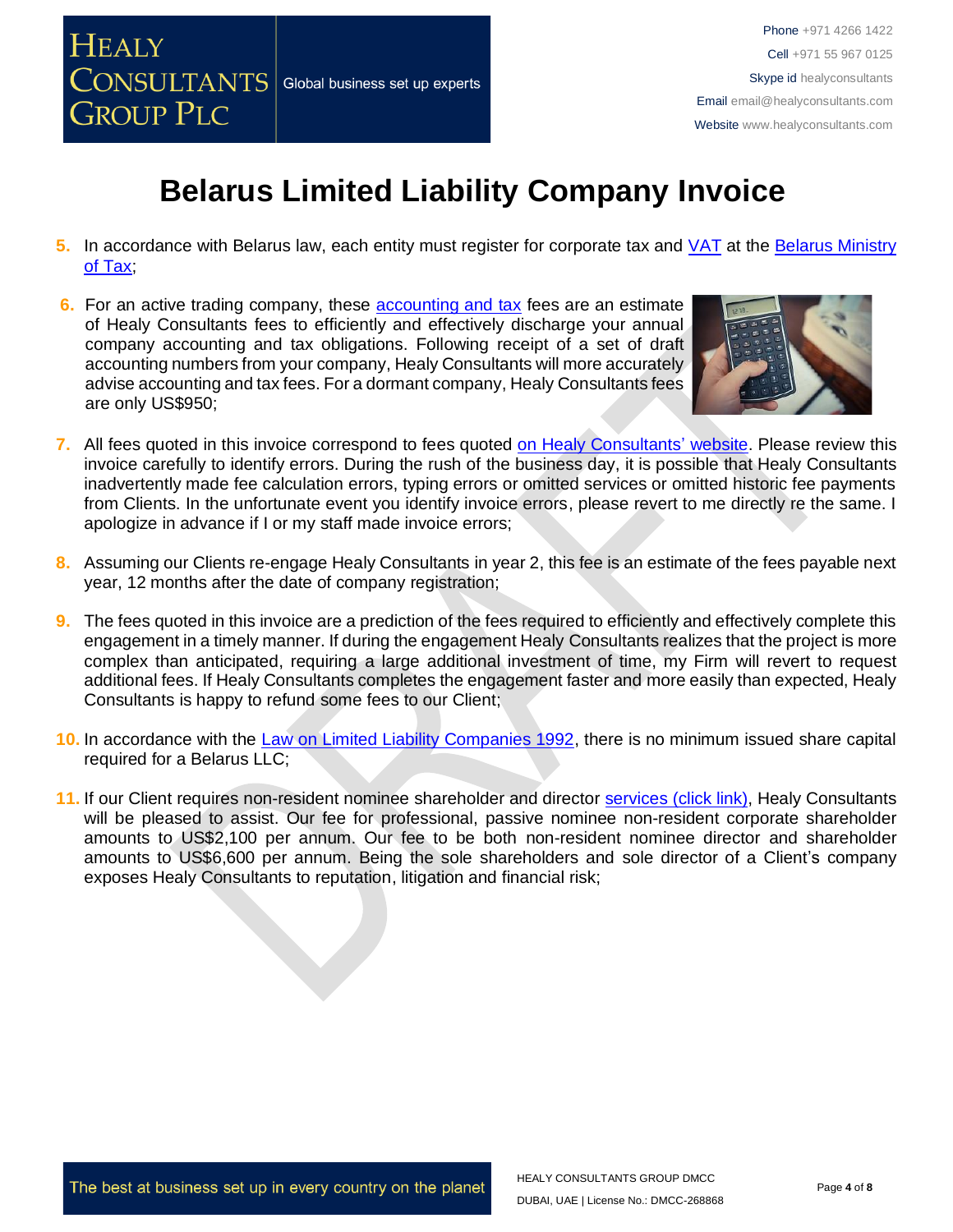

- **12.** If required, Healy Consultants will be pleased to assist your firm secure employee [visa](http://www.healyconsultants.com/belarus-company-registration/formation-support-services/) approvals. Our fee is US\$3,950 per person for the first employee, US\$2,950 for the second employee, US\$1,950 per employee thereafter. Our employee visa fees includes preparation of a quality visa application and submitting to the correct Government immigration officers. The Government enjoys ultimate power of approval of visa applications. Consequently, guaranteed success is outside of Healy Consultants' control. What is inside our control is the preparation and submission of a high quality immigration visa application that maximizes the likelihood of visa approval;
- **13.** Monthly, quarterly and mid-year Government tax obligations include **i)** monthly payroll reporting and **ii)** monthly and quarterly VAT and **iii)** monthly corporation tax return filing. If you need our help, Healy Consultants can complete monthly Government reporting for a monthly fee of US\$860. Healy Consultants monthly support will include **i)** receive in dropbox the monthly invoices from our client **ii)** label monthly bank statement transactions **iii)** preparation and submission of VAT returns and **iv)** monitor monthly profit levels to minimize annual tax **v)** submission of monthly employee payroll reporting;
- **14.**If our Client and Healy Consultants properly plan this engagement, our Clients' will *not* have to travel during this engagement. Healy Consultants will efficiently and effectively and aggressively complete company registration and corporate bank account opening in a timely manner without our Client presence. Instead, our Client will need to **i)** sign and get documents legalized in the embassy in their country of origin and **ii)** courier the originals to Healy Consultants office;



- **15.** Depending on our Client business and nationality, the Belarus Government may require a special regulatory license to carry on your business in the country. Healy Consultants will assist our Client secure license approval; there may be additional engagement fees. However, the Government enjoys ultimate power of approval of company registrations and business licenses;
- **16.** Some of our Clients request Healy Consultants to provide temporary shared [office space](http://www.healyconsultants.com/virtual-office/) for 6 months until their preferred business premises is found. If your Firm requires this service, our one-time fee is US\$950. Monthly rental thereafter is paid directly to the landlord, independently of Healy Consultants;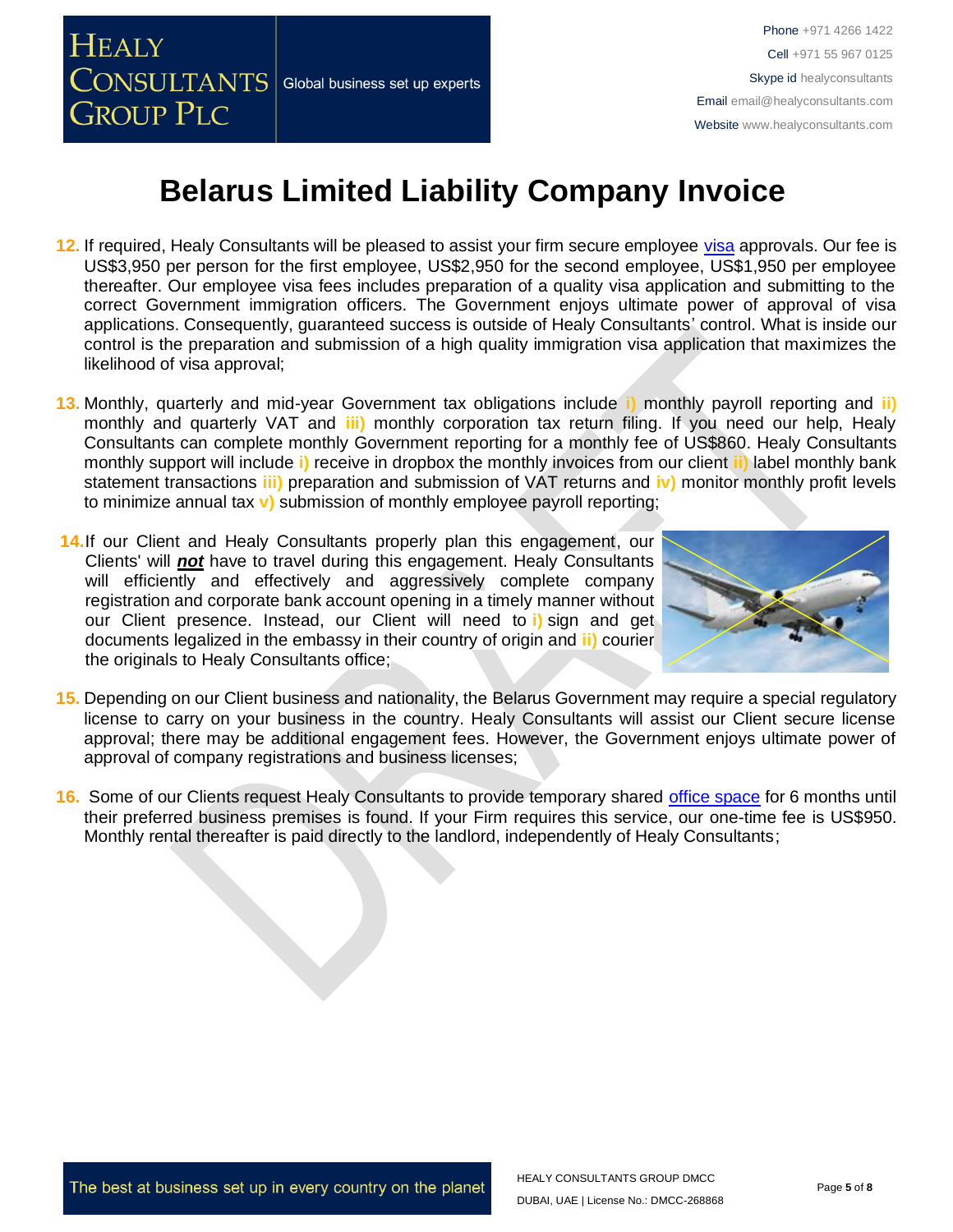

- **17.** It is important our Clients are aware of their personal and corporate tax obligations in their country of residence and domicile. Let us know if you need Healy Consultants help to clarify your local and international annual tax reporting obligations;
- **18.** During the engagement, shareholders and directors' documents may need to be translated into the local language; before the Government and Bank approves company registration and corporate bank account opening respectively. Consequently, our Client should budget for possible additional translation and embassy attestation fees. Either our Client or Healy Consultants can complete this administrative task;

As always, Healy Consultants will negotiate with all third parties to eliminate or reduce additional engagement costs. For transparency purposes, all third party fee payments will be supported by original receipts and invoices. Examples of possible third party payments include **i)** embassy fees **ii)** notary public costs **iii)** official translator fees;

- **19.** Some of our Clients' require an [immediate country solution.](http://www.healyconsultants.com/turnkey-solutions/) With this strategy, within a day Healy Consultants can supply our Client **i)** an existing dormant Belarus company number and **ii)** an already approved corporate bank account number and **iii)** a business address. Turnkey solutions are attractive to those entrepreneurs who wish to immediately close a country deal, sign a contract or invoice a customer;
- **20.** As stipulated on our [business website](http://www.healyconsultants.com/) and in section 3 of our engagement letter, Healy Consultants will only commence the engagement following **i)** settlement of our fees and **ii)** completion and signing of our legal engagement letter;
- **21.** Healy Consultants will only incorporate your company after 75% of [due diligence documentation](http://www.healyconsultants.com/due-diligence/) is received by email. Healy Consultants will only open a corporate bank account after 100% of the Client's original due diligence documentation is received by courier;
- **22.** During the annual renewal engagement with our Client, our in-house [Legal and Compliance Department](http://www.healyconsultants.com/about-us/key-personnel/cai-xin-profile/)  [\(click link\)](http://www.healyconsultants.com/about-us/key-personnel/cai-xin-profile/) reviews the quality and completeness of our Client file. Consequently, Healy Consultants may revert to our Client to ask for more up to date [due diligence documentation;](http://www.healyconsultants.com/due-diligence/)
- **23.** Engage Healy Consultants to [project manage](http://www.healyconsultants.com/project-manage-engagements/) business set up in every country on the planet. We are the best in the [world](http://www.healyconsultants.com/best-in-the-world/) at what we do, timely completing [the A to Z](http://www.healyconsultants.com/a-to-z-of-business-set-up/) of every country engagement;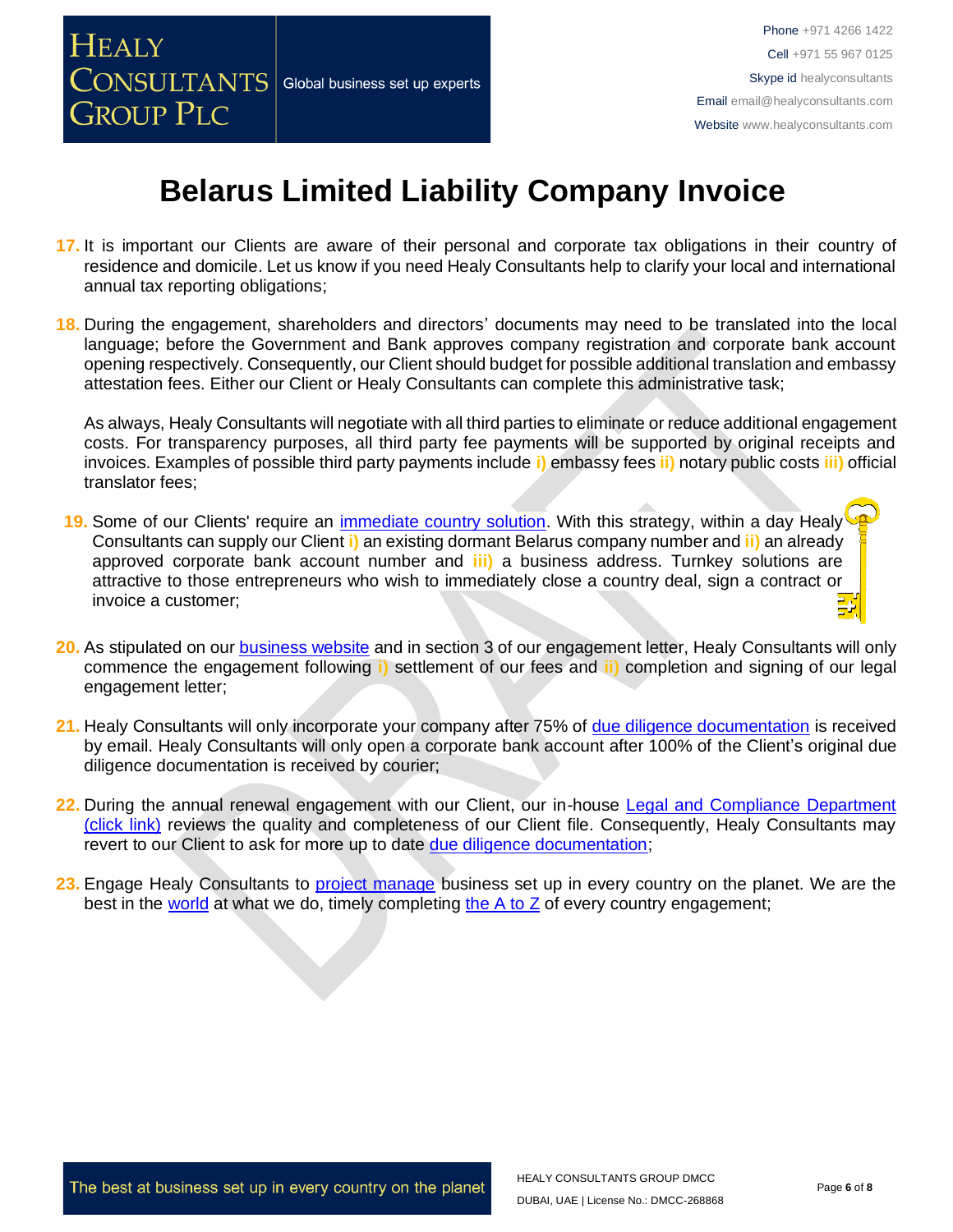

- **24.** To assist our Clients to minimize foreign exchange costs, we offer the payment in SG\$, Euro, Pounds or US\$. Kindly let me know in which currency your Firm prefers to settle our fees and I will send an updated invoice, thank you;
- 25. Some of our Clients' engage Healy Consultants to [recruit \(click link\)](http://www.healyconsultants.com/corporate-outsourcing-services/how-we-help-our-clients-recruit-quality-employees/) local employees. We have a lot of experience in this area and we are quite skilled at securing quality candidates for our Clients';
- 26. To efficiently and effectively complete your engagement in a timely manner, we recommend your Firm transfers these funds to Healy Consultants corporate bank account. Thereafter, our Incorporation and Banking Team will aggressively advance your engagement, providing your Firm daily feedback as to engagement status. I would be grateful if you email us the bank transfer advice slip to enable my Accounting Department to accurately and timely identify bank receipts: